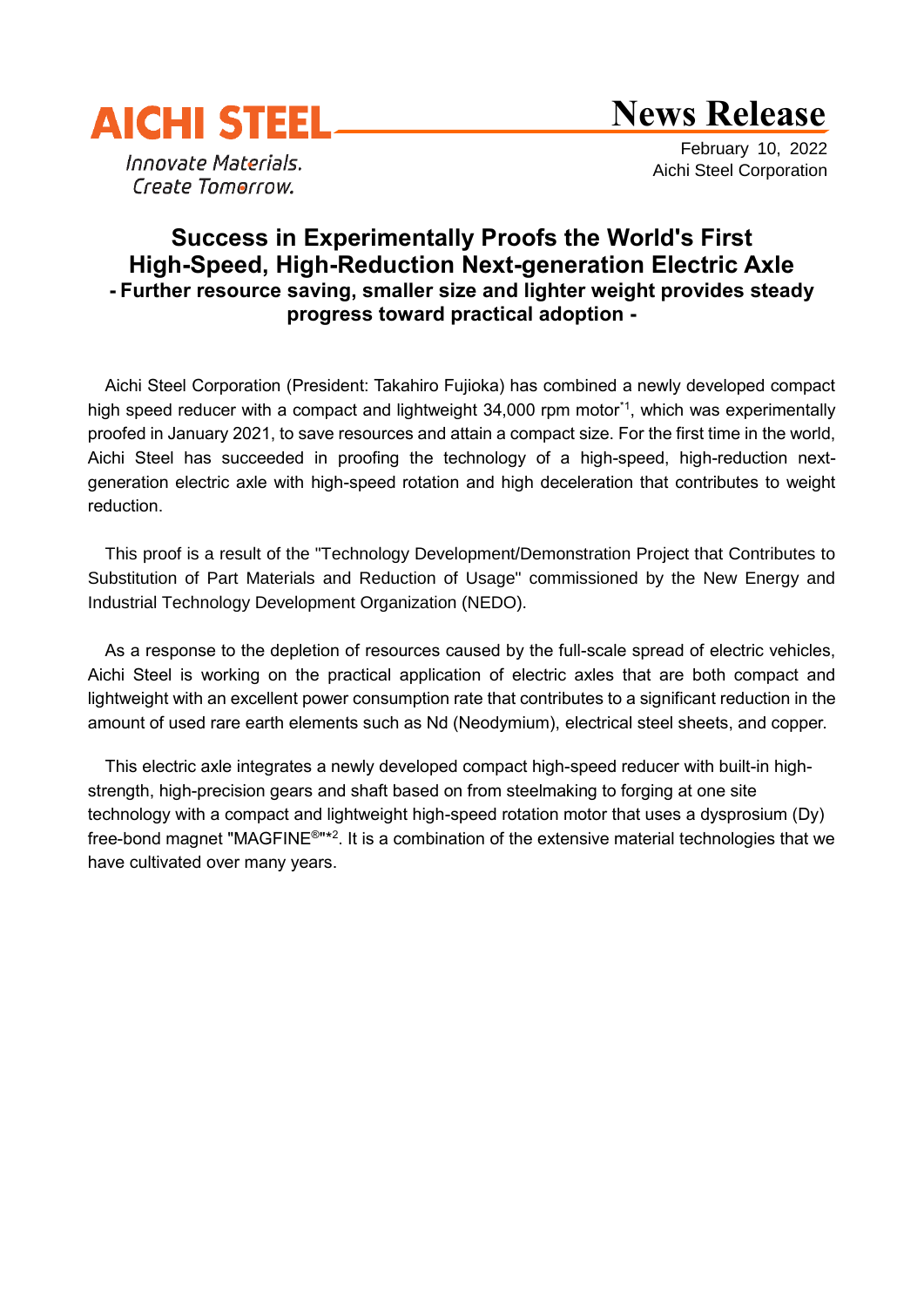### 1. Smaller Size and Lighter Weight

### (1) Compact High-Speed Reducer

In the proofs using this high-speed reducer, the reduction ratio<sup>\*3</sup>, 21.8 (more than twice the ratio of a general electric axle) was realized in a compact size while maintaining efficiency comparable to that of a general electric axle, and the torque (strength of rotation) necessary for running an electric vehicle from a small and lightweight motor was obtained – 1,850 N-m.

#### (2) High-speed Rotation Motor

While taking advantage of the features of "MAGFINE®" (high magnetic force, high electrical resistivity, integrated molding into the rotor core<sup>\*4</sup>) the performance<sup>\*5</sup> of the magnet powder has been further improved through joint development with Tohoku University, resulting in a 50% reduction compared to general motors (a reduction of 10% compared to our previously developed products) while maintaining 34,000 rotations per minute to enable a smaller and lighter motor.

## 2. Excellent Recyclability

(1) For rare earth elements, which are directly linked to magnet resource problems, it is possible to reuse magnetic particles containing neodymium (Nd) by taking advantage of the characteristics of bonded magnets. (A magnetic particle recovery rate of 90% was reached in experiments.)

(2) Forged products (gears and shafts) are reused as raw materials for specialty steel after use (resource recycling).

In the future, we will further refine our technologies at the "Aichi Steel x Tohoku University, Materials & Process for the next-generation Electric Axle Co-Creation Research Institute", which was established in October 2021.

Aiming for the implementation of innovative electric axles, Aichi Steel will contribute to the realization of carbon neutrality by solving the resource and power consumption problems associated with the widespread use of electric vehicles.

<sup>\*1</sup> January 7 2021 News Release [https://www.aichi-steel.co.jp/ENGLISH/20210107\\_news\\_Eng.pdf](https://www.aichi-steel.co.jp/ENGLISH/20210107_news_Eng.pdf)

<sup>\*2</sup> Magnet molded by mixing various resins with Nd (neodymium) anisotropic magnetic powder without se of the rare earth element Dy (dysprosium). Used in electric tools and seat motors for vehicles

<sup>\*3</sup> Reduced the number of tire revolutions relative to the number of revolutions of the engine. A reducer with a larger reduction ratio is required as motor speed increases. <sup>4</sup>

<sup>\*4</sup> integrated molding: Innovative production method of molding by filling a motor rotor (electrical steel sheet) in a magnetic field with the magnetic compound (magnetic powder and resin)

<sup>\*5</sup> Succeeded in improving the performance of Dy-free anisotropic Nd-Fe-B magnetic powder in joint development with Tohoku University.February 9, 2021 News Release [https://www.aichi-steel.co.jp/ENGLISH/20210209\\_news\\_Eng.pdf](https://www.aichi-steel.co.jp/ENGLISH/20210209_news_Eng.pdf)